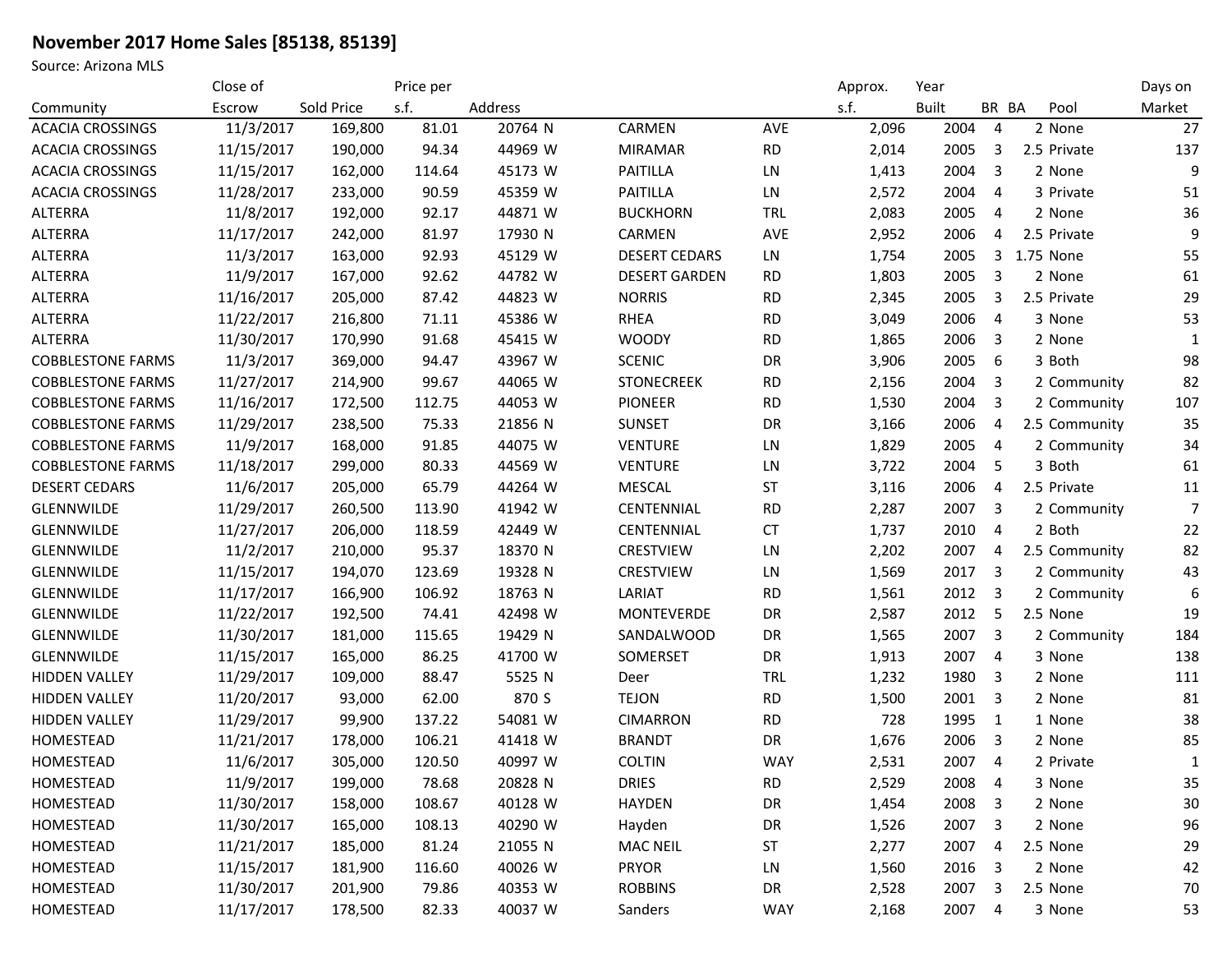| HOMESTEAD               | 11/1/2017  | 214,990 | 112.20 | 41041 W | SOMERS                  | DR          | 1,916 | 2016 | 4                       | 2.5 None      | 87  |
|-------------------------|------------|---------|--------|---------|-------------------------|-------------|-------|------|-------------------------|---------------|-----|
| HOMESTEAD               | 11/21/2017 | 209,990 | 102.99 | 20110 N | <b>TAMMY</b>            | <b>ST</b>   | 2,039 | 2016 | -3                      | 2.5 None      | 112 |
| HOMESTEAD               | 11/8/2017  | 164,900 | 98.38  | 41403 W | WALKER                  | <b>WAY</b>  | 1,676 | 2006 | -3                      | 2 None        | 92  |
| HOMESTEAD               | 11/17/2017 | 199,000 | 124.45 | 41408 W | <b>WILLIAMS</b>         | <b>WAY</b>  | 1,599 | 2017 | 3                       | 2 None        | 28  |
| HOMESTEAD               | 11/21/2017 | 212,435 | 110.87 | 41416 W | <b>WILLIAMS</b>         | <b>WAY</b>  | 1,916 | 2017 | $\overline{4}$          | 2.5 None      | 19  |
| MARICOPA MEADOWS        | 11/3/2017  | 169,900 | 100.53 | 46177 W | <b>TUCKER</b>           | <b>RD</b>   | 1,690 | 2005 | -4                      | 2 None        | 27  |
| MARICOPA MEADOWS        | 11/8/2017  | 206,000 | 96.22  | 45993 W | KELLER                  | DR          | 2,141 | 2007 | $\overline{4}$          | 2 Private     | 14  |
| <b>MARICOPA MEADOWS</b> | 11/15/2017 | 170,000 | 88.95  | 46172 W | <b>KRISTINA</b>         | <b>WAY</b>  | 1,911 | 2004 | $\overline{\mathbf{3}}$ | 2 None        | 5   |
| <b>MARICOPA MEADOWS</b> | 11/27/2017 | 210,000 | 114.69 | 45726 W | LONG                    | <b>WAY</b>  | 1,831 | 2005 | -3                      | 2 Private     | 38  |
| MARICOPA MEADOWS        | 11/28/2017 | 161,000 | 111.18 | 46115 W | LONG                    | <b>WAY</b>  | 1,448 | 2004 | - 4                     | 2 Private     | 32  |
| <b>MARICOPA MEADOWS</b> | 11/15/2017 | 200,000 | 73.99  | 46155 W | <b>MEADOWS</b>          | LN          | 2,703 | 2006 | - 4                     | 2 None        | 50  |
| <b>MARICOPA MEADOWS</b> | 11/1/2017  | 175,000 | 94.64  | 45708 W | <b>RAINBOW</b>          | DR          | 1,849 | 2007 | 3                       | 2 None        | 46  |
| <b>MARICOPA MEADOWS</b> | 11/9/2017  | 189,900 | 63.19  | 46124 W | <b>SKY</b>              | LN          | 3,005 | 2005 | 4                       | 2.5 None      | 58  |
| <b>MARICOPA MEADOWS</b> | 11/15/2017 | 212,900 | 71.83  | 19232 N | <b>SMITH</b>            | DR          | 2,964 | 2005 | -3                      | 2.5 Private   | 28  |
| <b>MARICOPA MEADOWS</b> | 11/14/2017 | 174,900 | 92.39  | 45986 W | <b>STARLIGHT</b>        | DR          | 1,893 | 2005 | $\overline{4}$          | 3 None        | 95  |
| <b>MARICOPA MEADOWS</b> | 11/14/2017 | 140,000 | 134.48 | 46164 W | WINDMILL                | DR          | 1,041 | 2005 | -3                      | 2 None        | 37  |
| <b>PROVINCE</b>         | 11/22/2017 | 249,900 | 157.96 | 20648 N | Enchantment             | <b>PASS</b> | 1,582 | 2011 | $\overline{2}$          | 2 Community   | 6   |
| <b>PROVINCE</b>         | 11/9/2017  | 245,000 | 129.22 | 42032 W | Solitaire               | DR          | 1,896 | 2016 | $\overline{2}$          | 2.5 Community | 354 |
| <b>PROVINCE</b>         | 11/17/2017 | 312,500 | 139.38 | 42521 W | ABBEY                   | <b>RD</b>   | 2,242 | 2005 | 3                       | 2 Community   | 105 |
| <b>PROVINCE</b>         | 11/13/2017 | 310,000 | 134.08 | 42400 W | <b>BLUE SUEDE SHOES</b> | LN          | 2,312 | 2005 | $\overline{2}$          | 2.5 Community | 68  |
| <b>PROVINCE</b>         | 11/29/2017 | 199,900 | 127.65 | 42114 W | CRIBBAGE                | <b>RD</b>   | 1,566 | 2015 | $\overline{2}$          | 2 Community   | 168 |
| <b>PROVINCE</b>         | 11/3/2017  | 183,000 | 116.93 | 42741 W | <b>KINGFISHER</b>       | DR          | 1,565 | 2012 | $\overline{2}$          | 2 Community   | 34  |
| <b>PROVINCE</b>         | 11/20/2017 | 200,000 | 125.07 | 20178 N | LAGUNA                  | <b>WAY</b>  | 1,599 | 2014 | $\overline{2}$          | 2 Community   | 265 |
| <b>PROVINCE</b>         | 11/30/2017 | 245,000 | 122.68 | 42967 W | WHIMSICAL               | DR          | 1,997 | 2005 | $\overline{2}$          | 2 Community   | 25  |
| RANCHO EL DORADO        | 11/30/2017 | 185,995 | 104.02 | 41601 W | ANNE                    | LN          | 1,788 | 2017 | $\overline{\mathbf{3}}$ | 2 None        | 19  |
| RANCHO EL DORADO        | 11/22/2017 | 249,000 | 83.89  | 21549 N | <b>Backus</b>           | DR          | 2,968 | 2005 | -5                      | 3 None        | 193 |
| RANCHO EL DORADO        | 11/10/2017 | 222,000 | 73.58  | 21712 N | <b>BACKUS</b>           | DR          | 3,017 | 2005 | .5                      | 2.5 None      | 46  |
| RANCHO EL DORADO        | 11/30/2017 | 300,000 | 73.78  | 22075 N | Balboa                  | DR          | 4,066 | 2006 | $\overline{4}$          | 2.5 None      | 156 |
| RANCHO EL DORADO        | 11/29/2017 | 180,000 | 101.75 | 43907 W | <b>BEDFORD</b>          | DR          | 1,769 | 2002 | $\overline{4}$          | 3 None        | 50  |
| RANCHO EL DORADO        | 11/10/2017 | 360,000 | 91.04  | 42251 W | <b>BRAVO</b>            | DR          | 3,954 | 2005 | -6                      | 3 None        | 87  |
| RANCHO EL DORADO        | 11/9/2017  | 281,500 | 72.64  | 42563 W | <b>BRAVO</b>            | DR          | 3,875 | 2005 | -5                      | 3 None        | 263 |
| RANCHO EL DORADO        | 11/17/2017 | 167,000 | 99.76  | 43911 W | <b>CAHILL</b>           | DR          | 1,674 | 2002 | 3                       | 2 None        | 69  |
| RANCHO EL DORADO        | 11/17/2017 | 185,000 | 86.05  | 41252 W | <b>COLBY</b>            | DR          | 2,150 | 2009 | $\overline{4}$          | 2.5 None      | 59  |
| RANCHO EL DORADO        | 11/29/2017 | 167,900 | 109.95 | 42447 W | Colby                   | DR          | 1,527 | 2004 | 3                       | 2 Private     | 13  |
| RANCHO EL DORADO        | 11/17/2017 | 183,000 | 98.49  | 22717 N | <b>DAVIS</b>            | <b>WAY</b>  | 1,858 | 2003 | -3                      | 2.5 Private   | 30  |
| RANCHO EL DORADO        | 11/30/2017 | 170,000 | 101.98 | 42282 W | <b>DESERT FAIRWAYS</b>  | DR          | 1,667 | 2004 | - 3                     | 2 None        | 75  |
| RANCHO EL DORADO        | 11/17/2017 | 185,000 | 101.42 | 21723 N | <b>DIETZ</b>            | DR          | 1,824 | 2005 | - 3                     | 2 None        | 44  |
| RANCHO EL DORADO        | 11/15/2017 | 199,000 | 93.38  | 21950 N | <b>DIETZ</b>            | DR          | 2,131 | 2005 | - 3                     | 2 None        | 203 |
| RANCHO EL DORADO        | 11/30/2017 | 175,000 | 76.38  | 21453 N | Goles                   | DR          | 2,291 | 2006 | -4                      | 2.5 None      | 126 |
| RANCHO EL DORADO        | 11/17/2017 | 175,000 | 94.18  | 42003 W | HILLMAN                 | DR          | 1,858 | 2005 | - 3                     | 2.5 None      | 40  |
| RANCHO EL DORADO        | 11/22/2017 | 370,000 | 85.23  | 21823 N | <b>INGRAM</b>           | СT          | 4,341 | 2005 | - 5                     | 3 Private     | 101 |
| RANCHO EL DORADO        | 11/30/2017 | 262,000 | 115.98 | 41762 W | LITTLE                  | CT          | 2,259 | 2005 | - 3                     | 2 Private     | 69  |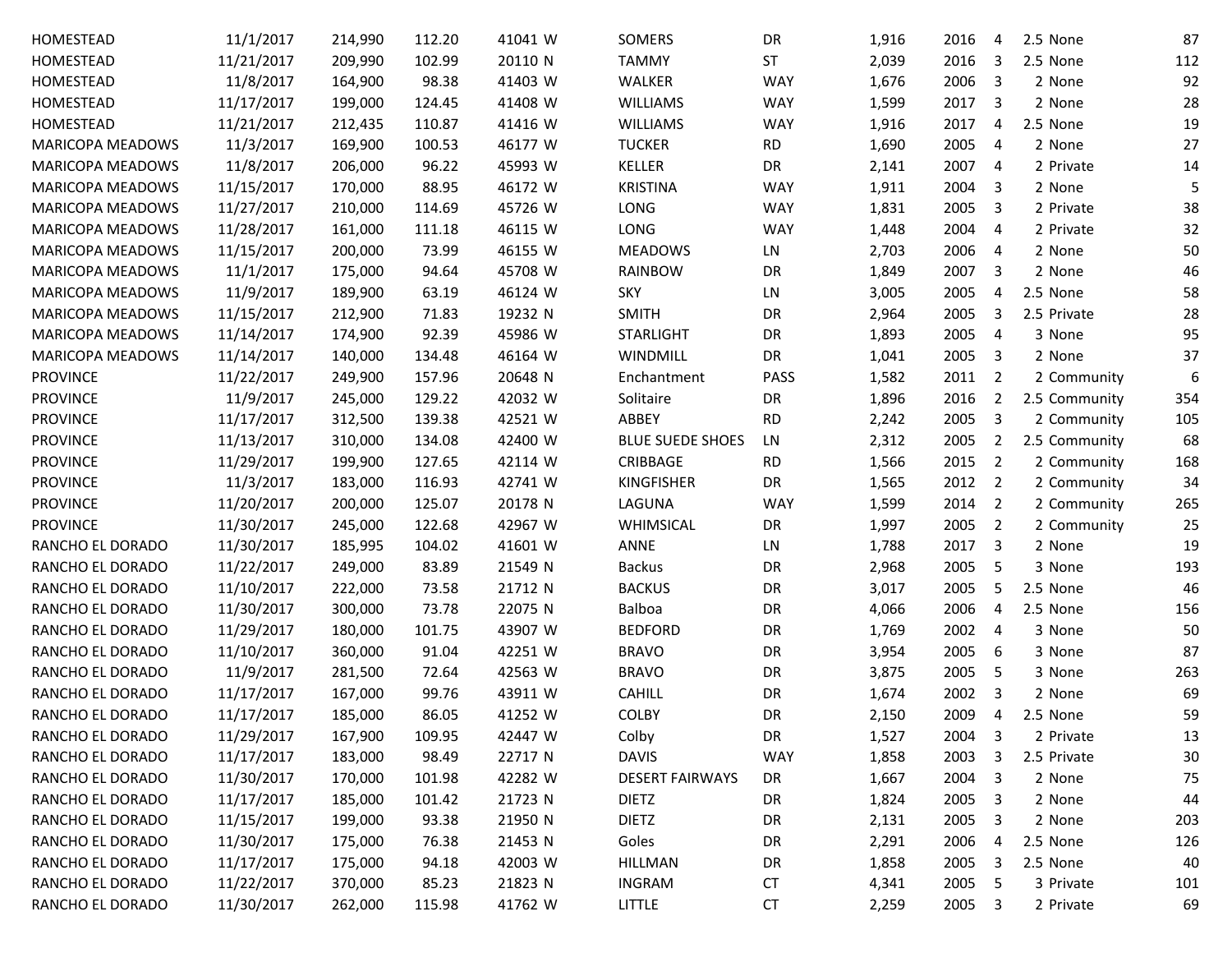| RANCHO EL DORADO                    | 11/17/2017 | 308,000 | 75.73  | 22183 N | <b>REINBOLD</b>       | DR         | 4,067 | 2005 | -4                      | 3 None           | 225            |
|-------------------------------------|------------|---------|--------|---------|-----------------------|------------|-------|------|-------------------------|------------------|----------------|
| RANCHO EL DORADO                    | 11/16/2017 | 225,000 | 85.81  | 43524 W | <b>RIO BRAVO</b>      | DR         | 2,622 | 2003 | 4                       | 3 Private        | 69             |
| RANCHO EL DORADO                    | 11/15/2017 | 175,000 | 119.78 | 43616 W | <b>RIO GRANDE</b>     | DR         | 1,461 | 2003 | 4                       | 2 None           | $\overline{2}$ |
| RANCHO EL DORADO                    | 11/9/2017  | 222,000 | 115.68 | 21547 N | VAN LOO               | DR         | 1,919 | 2004 | -3                      | 2 None           | 157            |
| RANCHO EL DORADO                    | 11/30/2017 | 174,900 | 104.04 | 42427 W | <b>VENTURE</b>        | <b>RD</b>  | 1,681 | 2003 | -3                      | 2 None           | 50             |
| RANCHO EL DORADO                    | 11/15/2017 | 199,900 | 92.97  | 42827 W | <b>VENTURE</b>        | <b>RD</b>  | 2,150 | 2006 | -3                      | 2 None           | 11             |
| RANCHO EL DORADO                    | 11/8/2017  | 121,000 | 94.75  | 43711 W | SAGEBRUSH             | <b>TRL</b> | 1,277 | 2002 | -3                      | 2 None           | $\overline{2}$ |
| RANCHO MIRAGE                       | 11/21/2017 | 177,900 | 128.08 | 38080 W | LA PAZ                | <b>ST</b>  | 1,389 | 2017 | $\overline{3}$          | 2 None           | 95             |
| RANCHO MIRAGE                       | 11/15/2017 | 174,000 | 125.27 | 38125 W | LA PAZ                | <b>ST</b>  | 1,389 | 2017 | -3                      | 2 None           | 25             |
| RANCHO MIRAGE                       | 11/28/2017 | 184,900 | 119.14 | 38045 W | <b>SAN CAPISTRANO</b> | <b>AVE</b> | 1,552 | 2017 | -3                      | 2 None           | 174            |
| SADDLEBACK FARMS                    | 11/30/2017 | 154,500 | 114.95 | 13246 N | <b>RUSSELL</b>        | <b>RD</b>  | 1,344 | 1997 | -3                      | 2 None           | 79             |
| SADDLEBACK FARMS                    | 11/17/2017 | 159,900 | 88.83  | 32558 W | <b>SAN LORENZO</b>    | DR         | 1,800 | 1988 | -3                      | 2 None           | 333            |
| SANTA ROSA SPRINGS                  | 11/7/2017  | 189,975 | 104.66 | 17193 N | <b>ROSEMONT</b>       | <b>ST</b>  | 1,815 | 2015 | -3                      | 2 None           | 44             |
| SANTA ROSA SPRINGS                  | 11/10/2017 | 182,990 | 119.06 | 17038 N | <b>ROSEMONT</b>       | <b>ST</b>  | 1,537 | 2017 | -4                      | 2 None           | 35             |
| SANTA ROSA SPRINGS                  | 11/1/2017  | 173,490 | 112.88 | 17062 N | <b>ROSEMONT</b>       | <b>ST</b>  | 1,537 | 2017 | -4                      | 2 None           | 49             |
| SANTA ROSA SPRINGS                  | 11/10/2017 | 152,490 | 121.02 | 17070 N | <b>ROSEMONT</b>       | <b>ST</b>  | 1,260 | 2017 | -3                      | 2 None           | 23             |
| <b>SENITA</b>                       | 11/21/2017 | 170,000 | 76.51  | 18945 N | Toya                  | <b>ST</b>  | 2,222 | 2007 | -4                      | 3 None           | 53             |
| <b>SENITA</b>                       | 11/29/2017 | 158,000 | 102.99 | 43803 W | <b>WILD HORSE</b>     | <b>TRL</b> | 1,534 | 2005 | 4                       | 2 None           | 14             |
| <b>SENITA</b>                       | 11/28/2017 | 179,900 | 74.18  | 19268 N | <b>AUSTIN</b>         | <b>CT</b>  | 2,425 | 2005 | -4                      | 3 None           | 53             |
| <b>SENITA</b>                       | 11/6/2017  | 165,000 | 107.56 | 42814 W | KIMBERLY              | <b>ST</b>  | 1,534 | 2007 |                         | 4 1.75 None      | 31             |
| <b>SMITH FARMS</b>                  | 11/6/2017  | 153,000 | 107.44 | 40053 W | <b>TAMARA</b>         | LN         | 1,424 | 2006 | 3                       | 2 Community      | 59             |
| <b>SMITH FARMS</b>                  | 11/15/2017 | 153,000 | 84.81  | 18269 N | <b>ALICIA</b>         | <b>CT</b>  | 1,804 | 2007 | 3                       | 2.5 Community    | 76             |
| <b>SMITH FARMS</b>                  | 11/1/2017  | 164,900 | 78.30  | 40453 W | <b>HELEN</b>          | <b>CT</b>  | 2,106 | 2006 | 4                       | 2.5 Community    | 8              |
| <b>SMITH FARMS</b>                  | 11/3/2017  | 160,000 | 78.20  | 40301 W | PEGGY                 | <b>CT</b>  | 2,046 | 2007 | 3                       | 2.5 Community    | 142            |
| <b>SMITH FARMS</b>                  | 11/20/2017 | 185,000 | 98.88  | 40939 W | <b>TAMARA</b>         | LN         | 1,871 | 2016 | -4                      | 2 None           | 49             |
| SORRENTO                            | 11/30/2017 | 142,500 | 119.45 | 17453 N | <b>AVELINO</b>        | DR         | 1,193 | 2008 | -3                      | 2 None           | 13             |
| SORRENTO                            | 11/21/2017 | 225,000 | 105.43 | 37230 W | <b>GIALLO</b>         | LN         | 2,134 | 2013 | -4                      | 2 None           | 12             |
| SORRENTO                            | 11/10/2017 | 196,990 | 107.82 | 17014 N | <b>AVELINO</b>        | DR         | 1,827 | 2017 | 4                       | 2 None           | 58             |
| SORRENTO                            | 11/6/2017  | 140,000 | 104.55 | 37148 W | MONDRAGONE            | LN         | 1,339 | 2007 | $\overline{\mathbf{3}}$ | 2 None           | $\overline{2}$ |
| <b>TORTOSA</b>                      | 11/16/2017 | 139,900 | 134.51 | 19296 N | <b>COSTA VERDEZ</b>   | <b>AVE</b> | 1,040 | 2007 | -3                      | 2 None           | 13             |
| <b>TORTOSA</b>                      | 11/22/2017 | 158,000 | 105.12 | 36212 W | <b>PICASSO</b>        | <b>ST</b>  | 1,503 | 2006 | $\overline{3}$          | 2 None           | 94             |
| <b>TORTOSA</b>                      | 11/30/2017 | 167,000 | 98.23  | 36224 W | <b>PICASSO</b>        | <b>ST</b>  | 1,700 | 2006 | -4                      | 2 None           | 102            |
| <b>TORTOSA</b>                      | 11/6/2017  | 165,000 | 60.57  | 35736 W | <b>COSTA BLANCA</b>   | <b>DR</b>  | 2,724 | 2007 | 4                       | 2.5 None         | 130            |
| <b>TORTOSA</b>                      | 11/21/2017 | 190,000 | 86.32  | 36126 W | VELAZQUEZ             | DR         | 2,201 | 2006 | 4                       | 2.5 Private      | 6              |
| VILLAGES AT RANCHO EL D(11/9/2017   |            | 210,000 | 111.46 | 43249 W | Askew                 | DR         | 1,884 | 2005 | 3                       | 2 Community      | 41             |
| VILLAGES AT RANCHO EL D(11/8/2017   |            | 235,550 | 112.33 | 43842 W | <b>BAILEY</b>         | DR         | 2,097 | 2017 | $\overline{\mathbf{3}}$ | 2 Community      | 6              |
| VILLAGES AT RANCHO EL D( 11/15/2017 |            | 232,000 | 107.60 | 43924 W | <b>BAILEY</b>         | DR         | 2,156 | 2017 | $\overline{4}$          | 2 Community      | 130            |
| VILLAGES AT RANCHO EL D( 11/21/2017 |            | 219,990 | 104.90 | 43991 W | <b>BAILEY</b>         | DR         | 2,097 | 2017 | $\overline{\mathbf{3}}$ | 2 Community      | 115            |
| VILLAGES AT RANCHO EL D( 11/15/2017 |            | 162,000 | 96.48  | 44404 W | <b>BAILEY</b>         | DR         | 1,679 | 2006 | - 3                     | 2 None           | 91             |
| VILLAGES AT RANCHO EL D( 11/17/2017 |            | 282,500 | 80.50  | 43571 W | <b>CAVEN</b>          | DR         | 3,509 | 2006 | - 5                     | 3 Both           | 64             |
| VILLAGES AT RANCHO EL D(11/7/2017   |            | 194,000 | 90.44  | 43480 W | <b>EDDIE</b>          | <b>WAY</b> | 2,145 | 2006 | 3                       | 2 Community      | 34             |
| VILLAGES AT RANCHO EL D(11/9/2017   |            | 229,900 | 70.59  | 43564 W | <b>EDDIE</b>          | <b>WAY</b> | 3,257 | 2004 |                         | 5 2.75 Community | 4              |